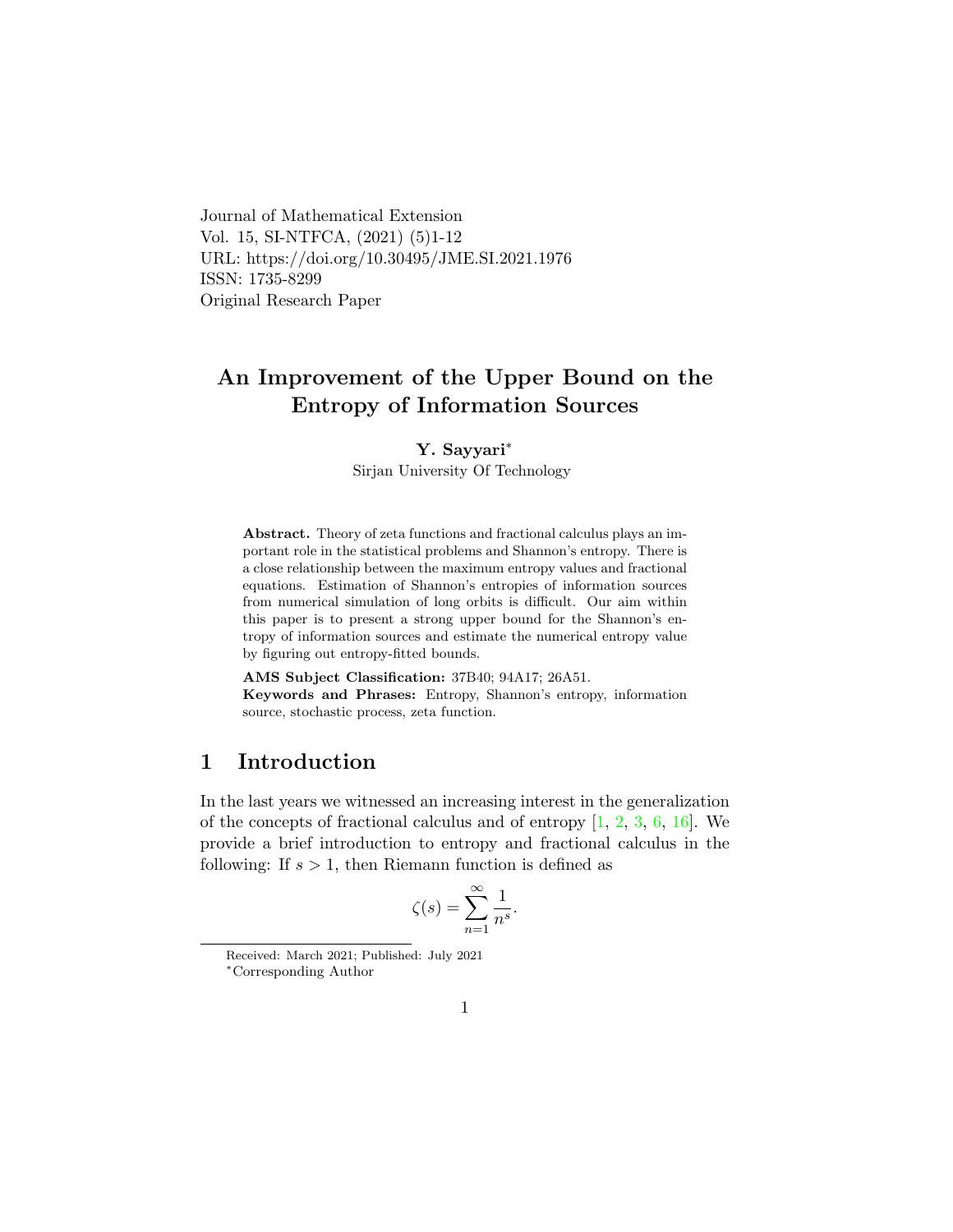The subject of fractional calculus has emerged as a powerful mathematical instrument during the past years, and is used in every branch of the statistics, engineering, and in other fields. S. Golomb showed that Riemann's zeta function  $\zeta$  induces a probability distribution  $\pi(n) = \frac{n^{-s}}{\zeta(s)}$ on the positive integers, for every  $s > 1$  [\[12\]](#page-10-1). In Guiasu [\[14\]](#page-10-2), the author proved that the probability distribution mentioned above is the unique solution of an entropy-maximization problem. Fractional calculus of zeta functions can also be used to maximize

$$
H = -\sum_{n} \pi(n) \log \pi(n),
$$

where  $\{\pi(n): n \in \mathbb{N}\}\$ is a probability distribution on  $\mathbb{N}$  [\[13\]](#page-10-3).

**Theorem 1.1.** [\[13\]](#page-10-3) Let  $\alpha \in \mathbb{R} \setminus \mathbb{Z}$ ,  $\pi(n) > 0$  and  $\sum_{n} \pi(n) = 1$ . The maximization of Shannon entropy  $H = -\sum_n \pi(n) \log \pi(n)$  and

$$
\sum_{n \in \mathbb{N}} \pi(n) \log D_f^{\alpha} n^{-x} = \chi_{\alpha}, \quad x > 1 + \alpha,
$$

has a solution given by

$$
\pi(n) = \frac{D_f^{\alpha} n^{-x}}{\zeta^{(\alpha)(x)}}, \quad n \in \mathbb{N}.
$$

where the forward Grunwald-Letnikov fractional derivative of f is defined as follows:

$$
D_f^{\alpha} f(x) = \lim_{h \to 0^+} \frac{\sum_{m=0}^{\infty} \binom{\alpha}{m} (-1)^m f(x - mh)}{h^{\alpha}}.
$$

In differential equations, fractional equations are used to model the behavior of diseases  $[7, 8, 18]$  $[7, 8, 18]$  $[7, 8, 18]$  $[7, 8, 18]$  $[7, 8, 18]$  and fraction equations are used in optimization too [\[15\]](#page-10-5). In [\[19\]](#page-11-0), the authors introduced a new mathematical model for the transmission of Zika virus between humans as well as between humans and mosquitoes by the use of fractional-order Caputo derivative. In [\[9\]](#page-10-6), the authors give the numerical simulations of the fractional model, a new model which is based on Caputo fractional derivative. There is a close relationship between the maximum entropy values and fractional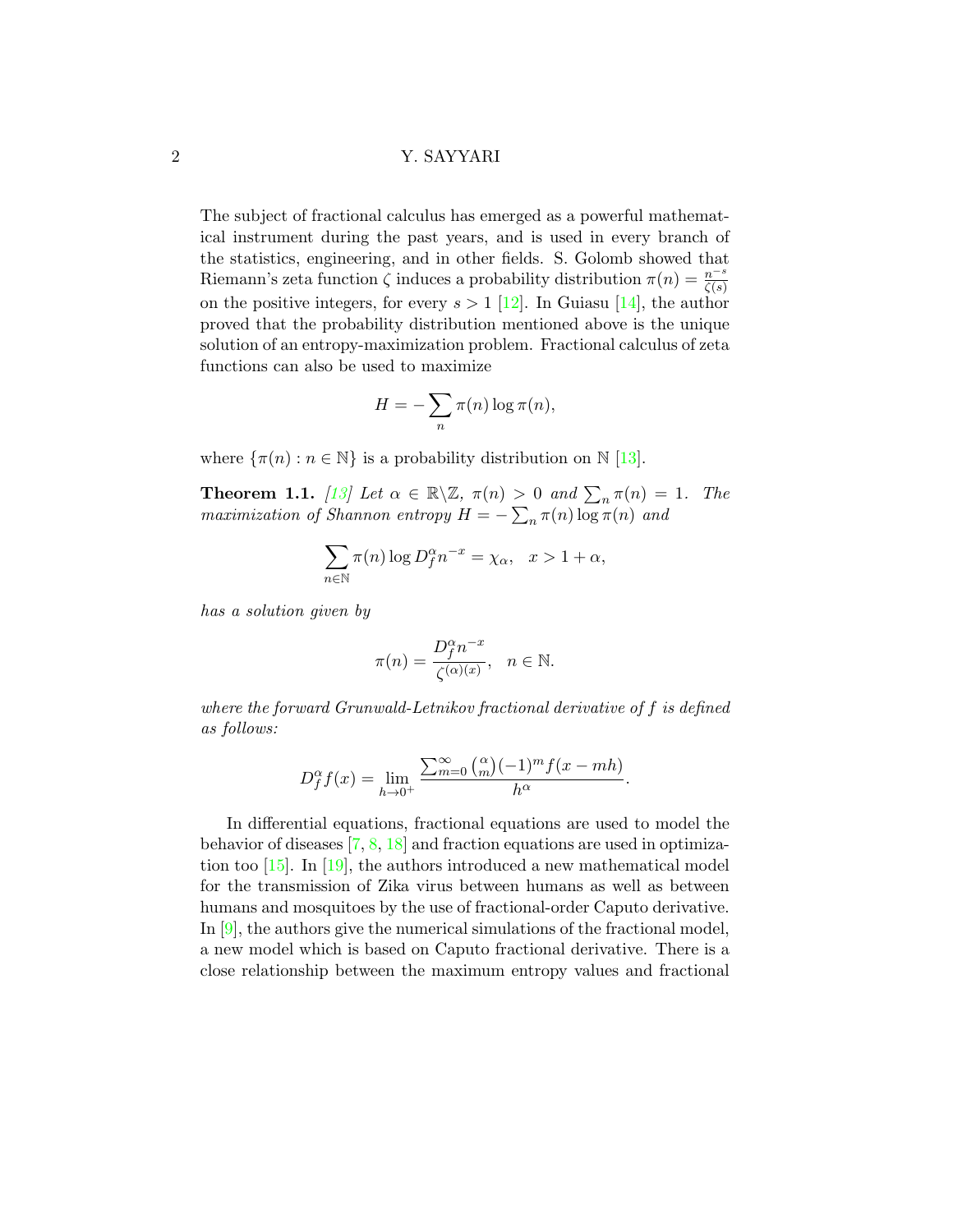equations  $[10, 12, 13, 14]$  $[10, 12, 13, 14]$  $[10, 12, 13, 14]$  $[10, 12, 13, 14]$  $[10, 12, 13, 14]$  $[10, 12, 13, 14]$  $[10, 12, 13, 14]$ . Entropy and mutual information for random variables play important roles in dynamical systems and information theory. The entropy actually measures the degree of irregularities of a dynamic system, and researchers have done so much to calculate this concept, which is often successful  $[4, 11, 21, 22]$  $[4, 11, 21, 22]$  $[4, 11, 21, 22]$  $[4, 11, 21, 22]$  $[4, 11, 21, 22]$  $[4, 11, 21, 22]$  $[4, 11, 21, 22]$ , but numerical calculations of entropy are still difficult. Tapus and Popescu presented a strong upper bound for the classical Shannon entropy [\[24\]](#page-11-3). In [\[24,](#page-11-3) [20,](#page-11-4) [21,](#page-11-1) [23\]](#page-11-5), the authors presented a strong upper bound for the classical Shannon entropy. In [\[17\]](#page-10-9), the authors presented the algebraic and Shannon entropies for hypergroupoids and commutative hypergroups, respectively, and studies their fundamental properties. In  $[20]$ , the author applying Jensen's inequality in information theory and obtained some results for the Shannon's entropy of random variables and Shannon's entropy of information sources. Our purpose within this work is to present a strong upper bound for the Shannon entropy of information sources, refining recent results from the literature.

Let X be a non-empty set, F is an  $\sigma$ -algebra of subsets of X,  $\mu$ is a measure on X and  $\mu(X) = 1$ , then  $(X, \mathcal{F}, \mu)$  is called measure probability space. A finite set of measurable sets  $\alpha = \{A_1, \ldots, A_n\}$  is called a finite partition if the following properties are fulfilled  $[25]$ :

$$
\bigcup_{i=1}^{n} A_i = X, \text{ and } A_i \cap A_j = \emptyset \text{ for every } i, j(1 \le i \ne j \le n).
$$

For a partition  $\alpha = \{A_1, \ldots, A_n\}$ , the entropy of  $\alpha$  is defined by

$$
H_{\mu}(\alpha) := -\sum_{i=1}^{n} \mu(A_i) \log(\mu(A_i)).
$$
 (1)

**Definition 1.2.** [\[5\]](#page-9-7) Let S be a random variable on X with discrete finite state space  $A = \{a_1, ..., a_N\}$ . We define  $p : A \rightarrow [0,1]$  by  $p(s) = \mu\{\omega \in$  $X: S(\omega) = s$ . The Shannon's entropy of S is defined by

$$
H_{\mu}(S) := -\sum_{s \in A, \ p(s) \neq 0} p(s) \log p(s).
$$
 (2)

An information sources S is a sequence  $(S_n)_{n=1}^{\infty}$  of the random variables  $S_n : X \longrightarrow A$ , where  $n \in \mathbb{N}$ . For given  $L \geq 1$  we define a mapping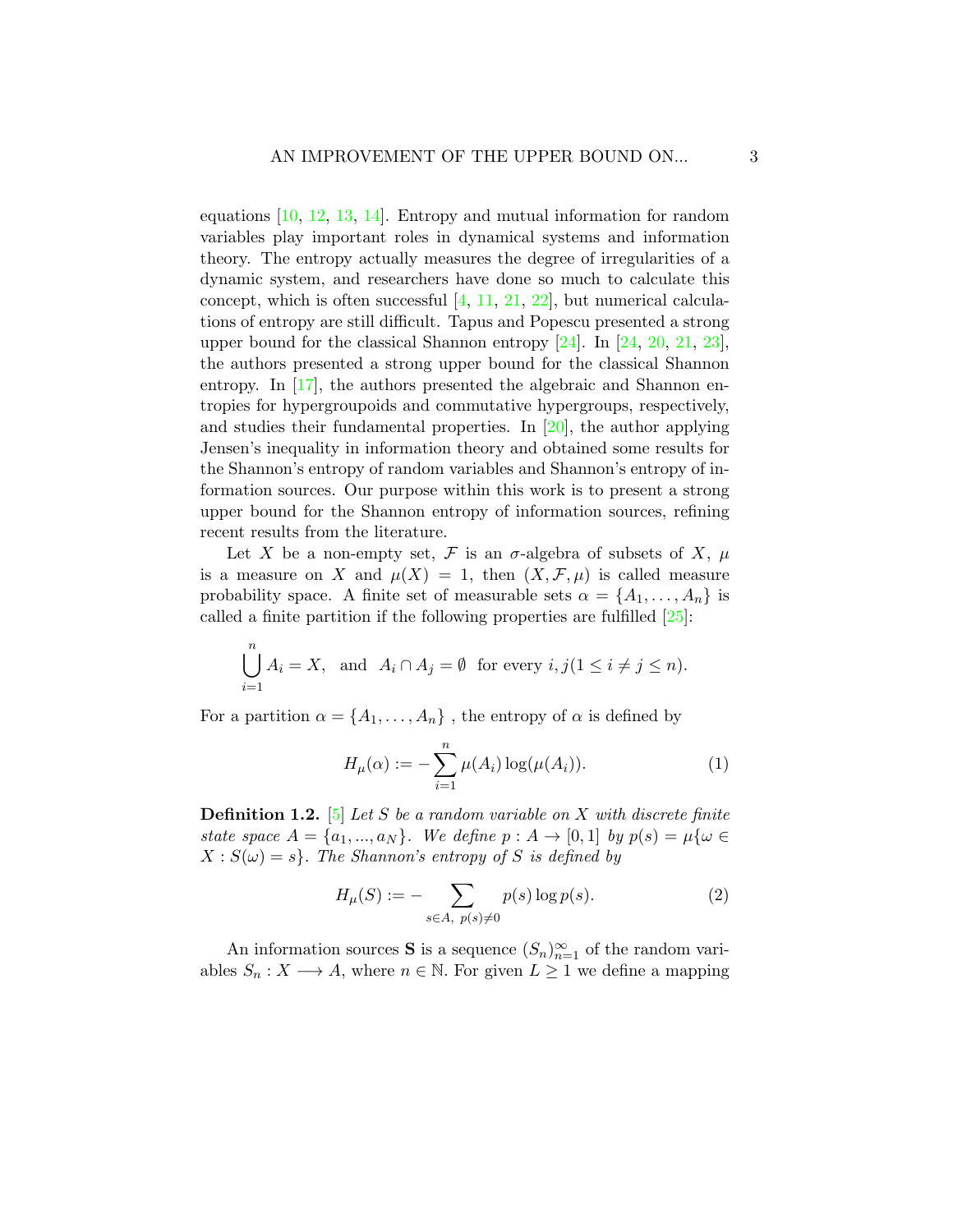$p: A^L \to [0,1]$  by  $p(s_1^L) = \mu\{\omega \in X : S_1(\omega) = s_1, ..., S_L(\omega) = s_L\}.$  The Shannon entropy of order  $L$  and the Shannon entropy of source  $S$  are respectively defined by

$$
H_{\mu}(S_1^L) = -\frac{1}{L} \sum_{s_1^L \in A^L} p(s_1, ..., s_L) \log p(s_1, ..., s_L),
$$

and  $h_\mu(\mathbf{S}) = \lim_{L \to \infty} H_\mu(S_1^L)$ , where the summation is taken over the collection  $\{s_1^L \in A^L : p(s_1^L) \neq 0\}$ . In this paper we use the symbol  $s_1^L$  instead of notation  $(s_1, ..., s_L)$  and Let  $p(s_1^L) \neq 0$  for every  $L \in \mathbb{N}$ .

<span id="page-3-0"></span>**Theorem 1.3.** [\[20\]](#page-11-4) Let  $I = [a, b]$  be an interval,  $H : A^L \longrightarrow I$  be a function, and  $f: I \longrightarrow \mathbb{R}$  be a convex function, then

$$
\sum_{s_1^L \in A^L} p(s_1^L) f(H(s_1^L)) - f(\sum_{s_1^L \in A^L} p(s_1^L) H(s_1^L))
$$
  
\n
$$
\geq \max \{ p(r_1^L) f(H(r_1^L)) + p(t_1^L) f(H(t_1^L))
$$
  
\n
$$
- (p(r_1^L) + p(t_1^L)) f(\frac{p(r_1^L)H(r_1^L) + p(t_1^L)H(t_1^L)}{p(r_1^L) + p(t_1^L)}) \},
$$
\n(3)

where the maximum is taken over all  $r_1^L \neq t_1^L \in A^L$ .

# 2 Main results

In this section, we continue with a refinement of Theorem [1.3,](#page-3-0) as follows:

<span id="page-3-1"></span>**Theorem 2.1.** Let  $I = [a, b]$  be an interval,  $H : A^L \longrightarrow I$  be a function,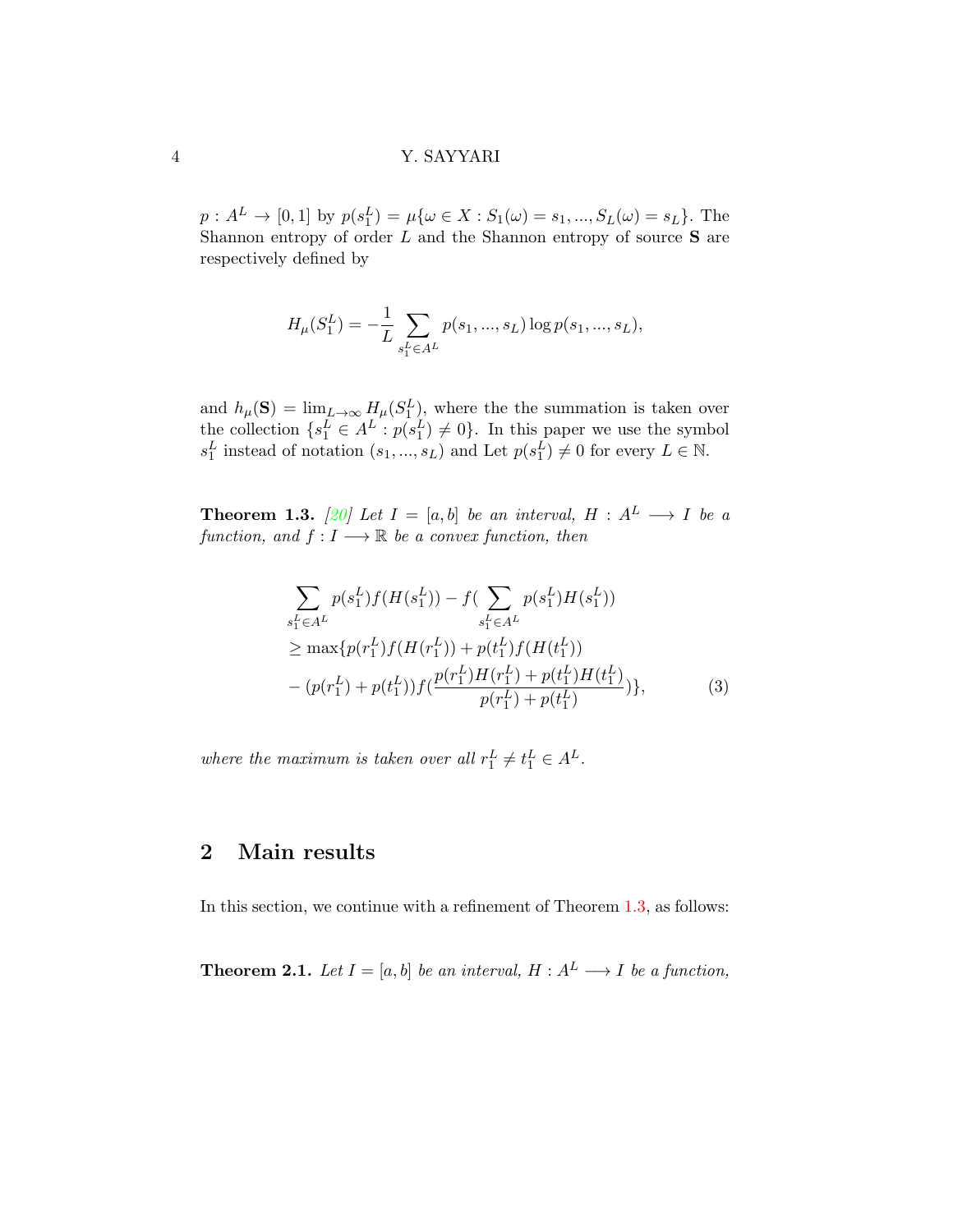and  $f: I \longrightarrow \mathbb{R}$  be a convex function. Then

$$
\sum_{s_1^L \in A^L} p(s_1^L) f(H(s_1^L)) - f(\sum_{s_1^L \in A^L} p(s_1^L) H(s_1^L))
$$
\n
$$
\geq \max\{p(r_1^L) f(H(r_1^L)) + p(t_1^L) f(H(t_1^L)) + p(u_1^L) f(H(u_1^L))
$$
\n
$$
-(p(r_1^L) + p(t_1^L) + p(u_1^L)) \times
$$
\n
$$
f(\frac{p(r_1^L)H(r_1^L) + p(t_1^L)H(t_1^L) + p(u_1^L)H(u_1^L)}{p(r_1^L) + p(t_1^L) + p(u_1^L)})
$$
\n
$$
\geq \max\{p(r_1^L) f(H(r_1^L)) + p(t_1^L) f(H(t_1^L)) + p(u_1^L) f(H(u_1^L))\}
$$
\n
$$
-(p(r_1^L) + p(t_1^L) + p(u_1^L)) \times
$$
\n
$$
f(\frac{p(r_1^L)H(r_1^L) + p(t_1^L)H(t_1^L) + p(u_1^L)H(u_1^L)}{p(r_1^L) + p(t_1^L) + p(u_1^L)})
$$

where the maximum is taken over all distinct  $r_1^L, t_1^L, u_1^L \in A^L$ .

**Proof.** Choose arbitrary  $t_1^L, r_1^L, u_1^L \in A^L$ . So,

$$
f(\sum_{s_1^L \in A^L} p(s_1^L)H(s_1^L)) = f(\sum_{s_1^L \neq r_1^L, t_1^L, u_1^L \in A^L} p(s_1^L)H(s_1^L))
$$
  
+ 
$$
(p(r_1^L) + p(t_1^L) + p(u_1^L))(\frac{p(r_1^L)H(r_1^L) + p(t_1^L)H(t_1^L) + p(u_1^L)H(u_1^L)}{p(r_1^L) + p(t_1^L) + p(u_1^L)}
$$
  

$$
\leq \sum p(s_1^L) f(H(s_1^L))
$$
  
+ 
$$
(p(r_1^L) + p(t_1^L) + p(u_1^L)) f(\frac{p(r_1^L)H(r_1^L) + p(t_1^L)H(t_1^L) + p(u_1^L)H(u_1^L)}{p(r_1^L) + p(t_1^L) + p(u_1^L)}),
$$

where  $s_1^L \neq r_1^L, t_1^L, u_1^L \in A^L$ . Therefore,

$$
\sum_{s_1^L \in A^L} p(s_1^L) f(H(s_1^L)) - f(\sum_{s_1^L \in A^L} p(s_1^L) H(s_1^L))
$$
\n
$$
\geq p(r_1^L) f(H(r_1^L)) + p(t_1^L) f(H(t_1^L)) + p(u_1^L) f(H(u_1^L))
$$
\n
$$
- (p(r_1^L) + p(t_1^L) + p(u_1^L)) f(\frac{p(r_1^L)H(r_1^L) + p(t_1^L)H(t_1^L) + p(u_1^L)H(u_1^L)}{p(r_1^L) + p(t_1^L) + p(u_1^L)}).
$$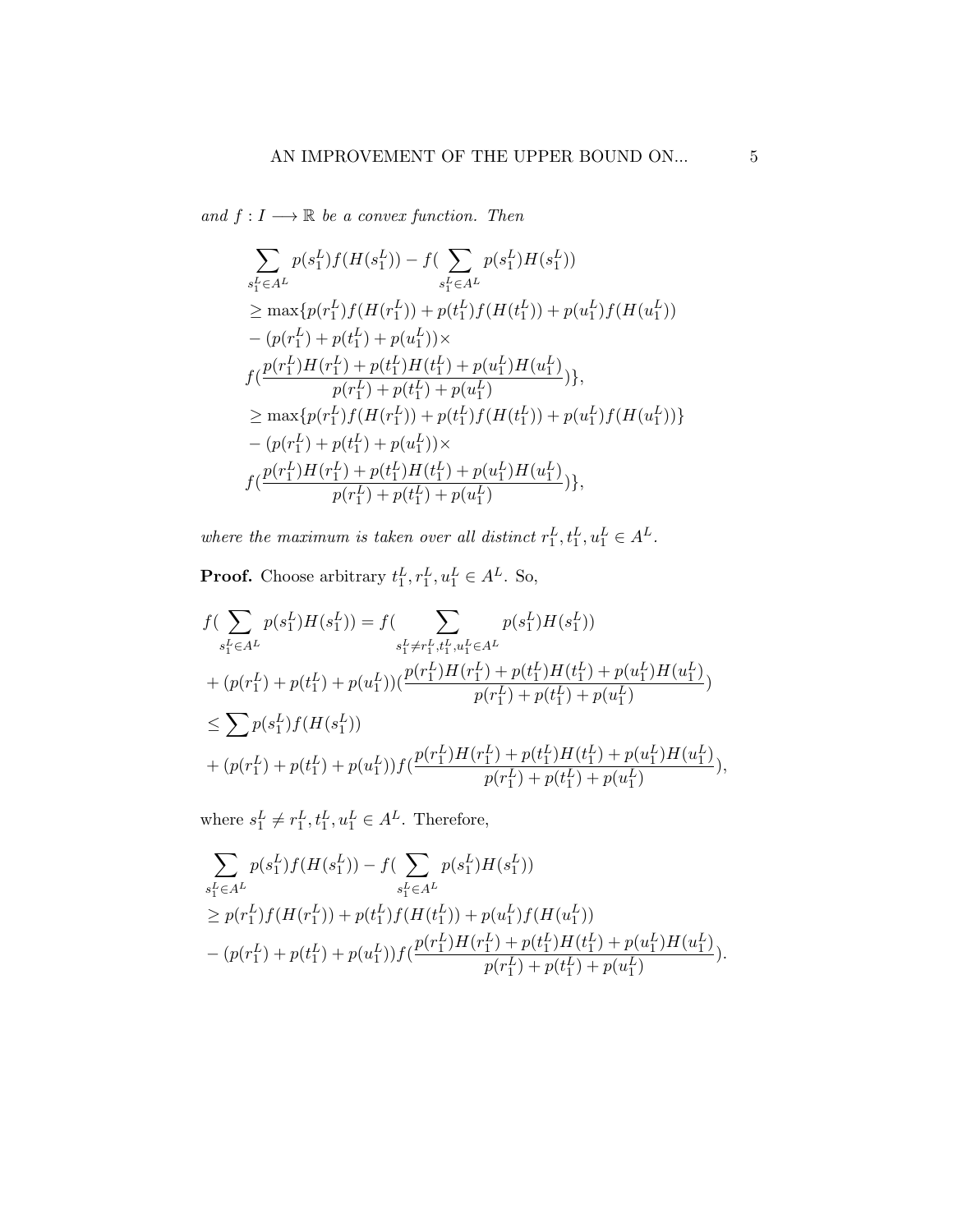Since  $s_1^L, t_1^L \in A^L, u_L^1$  are arbitrary,

$$
\sum_{s_1^L \in A^L} p(s_1^L) f(H(s_1^L)) - f(\sum_{s_1^L \in A^L} p(s_1^L) H(s_1^L))
$$
\n
$$
\geq \max \{ p(r_1^L) f(H(r_1^L)) + p(t_1^L) f(H(t_1^L)) + p(u_1^L) f(H(u_1^L)) \}
$$
\n
$$
- (p(r_1^L) + p(t_1^L) + p(u_1^L)) f(\frac{p(r_1^L)H(r_1^L) + p(t_1^L)H(t_1^L) + p(u_1^L)H(u_1^L)}{p(r_1^L) + p(t_1^L) + p(u_1^L)}) \},
$$

where the maximum is taken over all distinct  $r_1^L, t_1^L, u_1^L \in A^L$ . On the other hand,

$$
f\left(\frac{p(r_1^L)H(r_1^L) + p(t_1^L)H(t_1^L) + p(u_1^L)H(u_1^L)}{p(r_1^L) + p(t_1^L) + p(u_1^L)}\right)
$$
\n
$$
= f\left(\frac{p(r_1^L) + p(t_1^L)}{p(r_1^L) + p(t_1^L) + p(u_1^L)}\right) \frac{p(r_1^L)H(r_1^L) + p(t_1^L)H(t_1^L)}{p(r_1^L) + p(t_1^L)}
$$
\n
$$
+ \frac{p(u_1^L)H(u_1^L)}{p(r_1^L) + p(t_1^L) + p(u_1^L)}
$$
\n
$$
\leq \frac{p(r_1^L) + p(t_1^L)}{p(r_1^L) + p(t_1^L) + p(u_1^L)} f\left(\frac{p(r_1^L)H(r_1^L) + p(t_1^L)H(t_1^L)}{p(r_1^L) + p(t_1^L)}\right)
$$
\n
$$
+ \frac{p(u_1^L)}{p(r_1^L) + p(t_1^L) + p(u_1^L)} f\left(H(u_1^L)\right).
$$

So,

$$
(p(r_1^L) + p(t_1^L) + p(u_1^L))f(\frac{p(r_1^L)H(r_1^L) + p(t_1^L)H(t_1^L) + p(u_1^L)H(u_1^L)}{p(r_1^L) + p(t_1^L) + p(u_1^L)}
$$
  
\n
$$
\leq (p(r_1^L) + p(t_1^L))f(\frac{p(r_1^L)H(r_1^L) + p(t_1^L)H(t_1^L)}{p(r_1^L) + p(t_1^L)}) + (p(u_1^L))f(H(u_1^L)).
$$

Thus,

$$
p(r_1^L)f(H(r_1^L)) + p(t_1^L)f(H(t_1^L)) + p(u_1^L)f(H(u_1^L))
$$
  
\n
$$
- (p(r_1^L) + p(t_1^L) + p(u_1^L))f(\frac{p(r_1^L)H(r_1^L) + p(t_1^L)H(t_1^L) + p(u_1^L)H(u_1^L)}{p(r_1^L) + p(t_1^L) + p(u_1^L)}
$$
  
\n
$$
\geq p(r_1^L)f(H(r_1^L)) + p(t_1^L)f(H(t_1^L))
$$
  
\n
$$
- (p(r_1^L) + p(t_1^L))f(\frac{p(r_1^L)H(r_1^L) + p(t_1^L)H(t_1^L)}{p(r_1^L) + p(t_1^L)}),
$$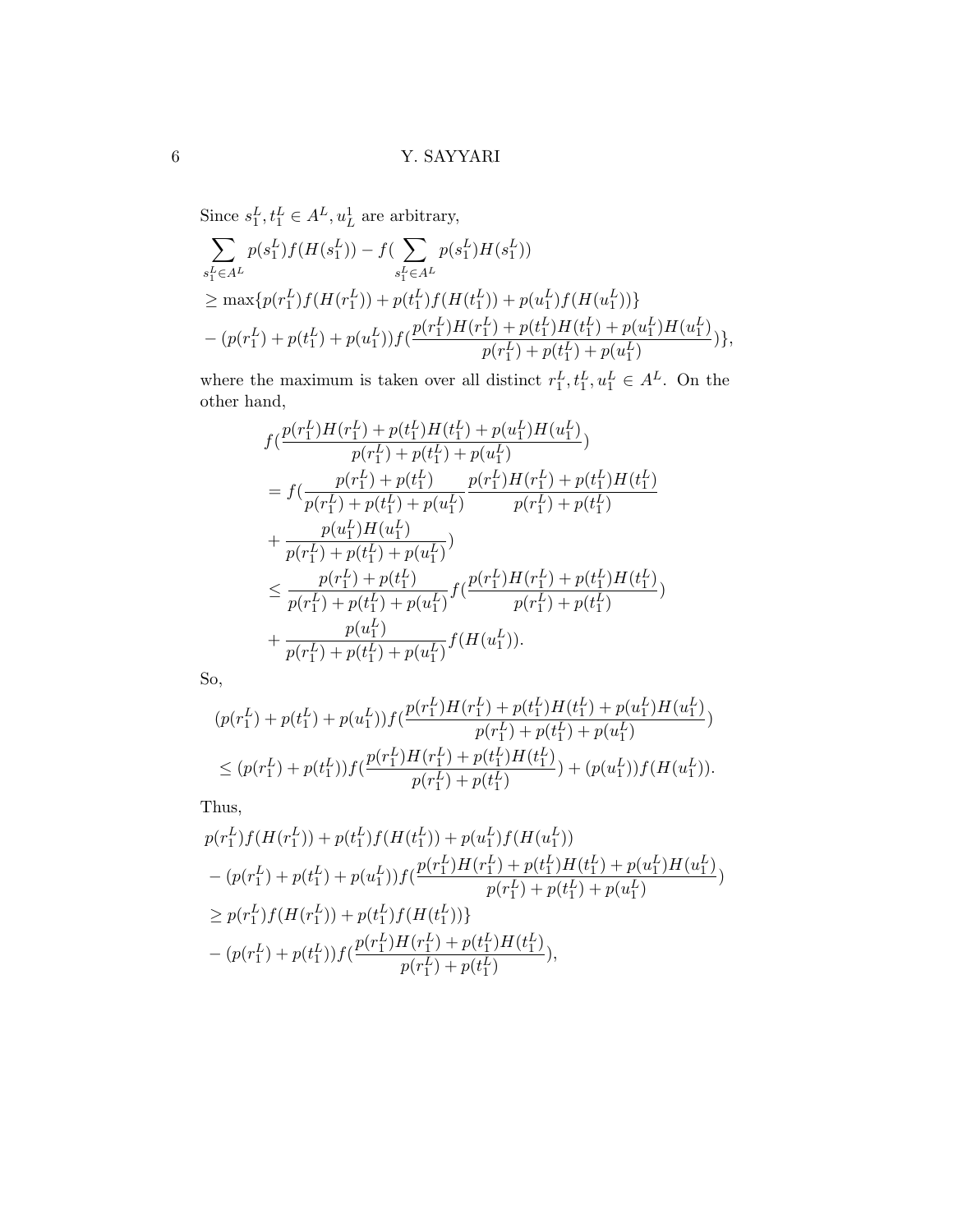which completes the proof.  $\square$ 

In order to present the generalization, we define some notation, as follows:

$$
T_k := \max\{\sum_{i=1}^k p(r_i_1^L)f(H(r_i_1^L)) - (\sum_{i=1}^k p(r_i_1^L))f(\frac{\sum_{i=1}^k p(r_i_1^L)H(r_i_1^L)}{\sum_{i=1}^k p(r_i_1^L)})\}
$$

where  $2 \le k \le N^L - 1$ , the maximum is taken over all distinct  $r_i^L \in A^L$ .

**Theorem 2.2.** Let  $I = [a, b]$  be an interval,  $H : A^L \longrightarrow I$  be a function,  $|A| = N$  and  $f: I \longrightarrow \mathbb{R}$  be a convex function, then

$$
0 \le T_2 \le T_3 \le \dots \le T_{N^L - 1} \le \sum_{s_1^L \in A^L} p(s_1^L) f(H(s_1^L)) - f(\sum_{s_1^L \in A^L} p(s_1^L) H(s_1^L)).
$$

**Proof.** The proof is similar to the proof of Theorem [2.1.](#page-3-1)  $\Box$ 

# 3 The sources entropy upper bound

In this section we present a strong upper bound for the Shannon's entropy of information sources.

<span id="page-6-0"></span>Theorem 3.1. Let S be an information source. Then

$$
h_{\mu}(\mathbf{S}) \le \log N - \max_{k} \{ \lim_{L \to \infty} \frac{1}{L} log \{ \frac{k}{\sum_{i=1}^{k} p(r_i_1^L)} \}^{\sum_{i=1}^{k} p(r_i_1^L)} \} \times [\prod_{i=1}^{k} \{ p(r_i_1^L) \}^{p(r_i_1^L)}] \}.
$$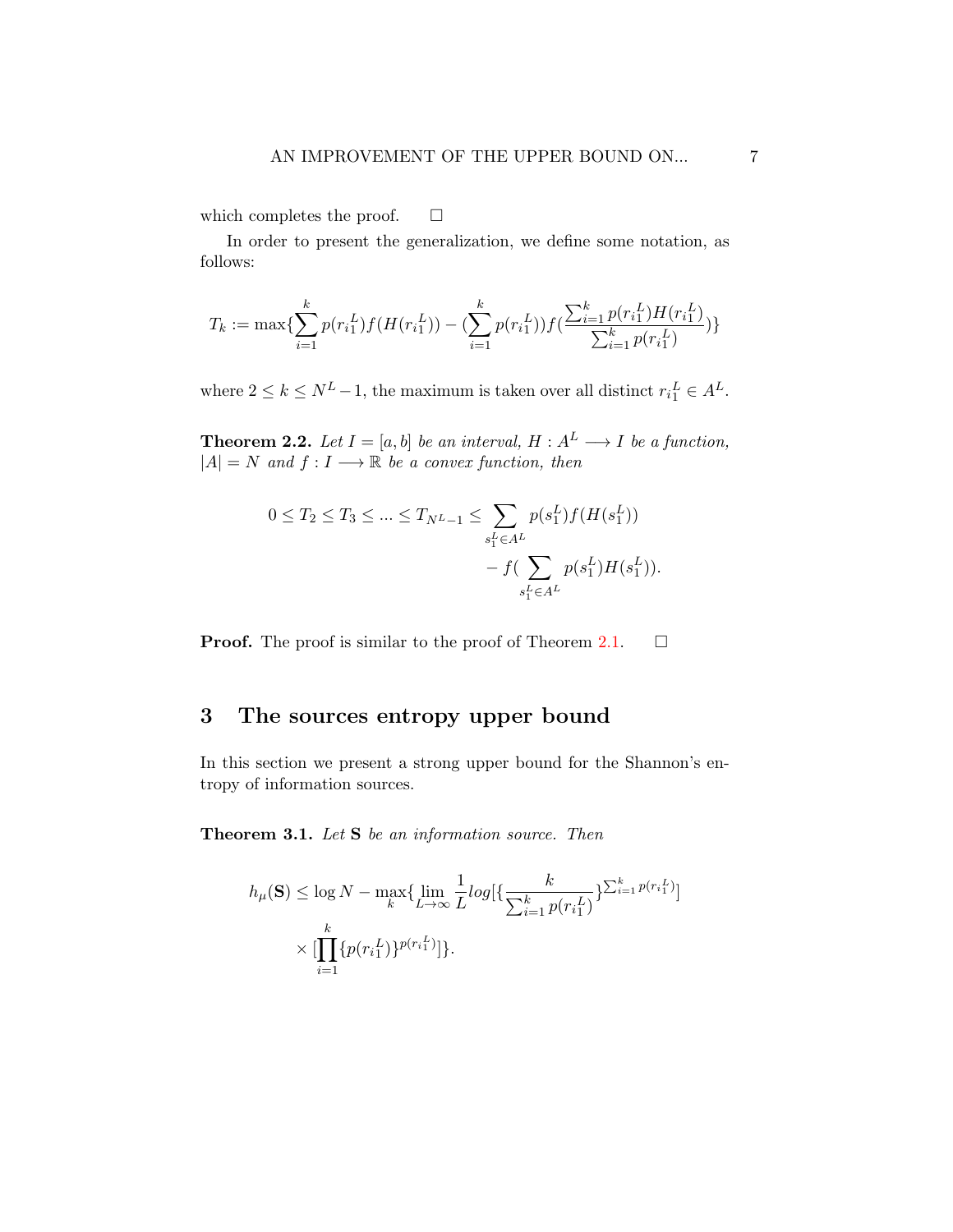Proof. Since

$$
- LH_{\mu}(S_1^L) + \log(N^L) \ge \max_k \{-\sum_{i=1}^k p(r_{i1}^L) \log(\frac{1}{p(r_i^L)}) + (\sum_{i=1}^k p(r_{i1}^L)) \times \log(\frac{k}{\sum_{i=1}^k p(r_i^L)})\}
$$
  

$$
= \max_k \{\log(\prod_{i=1}^k \{p(r_i^L)\}^{p(r_i^L)}) + \log[\{\frac{k}{\sum_{i=1}^k p(r_i^L)}\}^{\sum_{i=1}^k p(r_i^L)}\}] \times
$$

$$
\log N - H_{\mu}(S_1^L) \ge \max\{\frac{1}{L}log[\{\frac{k}{\sum_{i=1}^k p(r_i^L)}\}^{\sum_{i=1}^k p(r_i^L)}]\}
$$

$$
\times \left[\prod_{i=1}^k \{p(r_i^L)\}^{p(r_i^L)}\right]\},
$$

and

$$
H_{\mu}(S_1^L) \le \log N - \max_{k} \{ \frac{1}{L} log[\{\frac{k}{\sum_{i=1}^k p(r_i_1^L)} \}^{\sum_{i=1}^k p(r_i_1^L)}] \times [\prod_{i=1}^k \{p(r_i_1^L)\}^{p(r_i_1^L)}] \}.
$$

Therefore,

$$
h_{\mu}(\mathbf{S})
$$
  
\n
$$
\leq \log N - \lim_{L \to \infty} \max_{k} \{ \frac{1}{L} log[\{\frac{k}{\sum_{i=1}^{k} p(r_i_1^L)} \}^{\sum_{i=1}^{k} p(r_i_1^L)}]
$$
  
\n
$$
\times [\prod_{i=1}^{k} \{ p(r_i_1^L) \}^{p(r_i_1^L)} ] \}
$$
  
\n
$$
\leq \log N - \max_{2 \leq k \leq N^L - 1} \{ \lim_{L \to \infty} \frac{1}{L} log[\{\frac{k}{\sum_{i=1}^{k} p(r_i_1^L)} \}^{\sum_{i=1}^{k} p(r_i_1^L)} ] \}
$$
  
\n
$$
\times [\prod_{i=1}^{k} \{ p(r_i_1^L) \}^{p(r_i_1^L)} ] \},
$$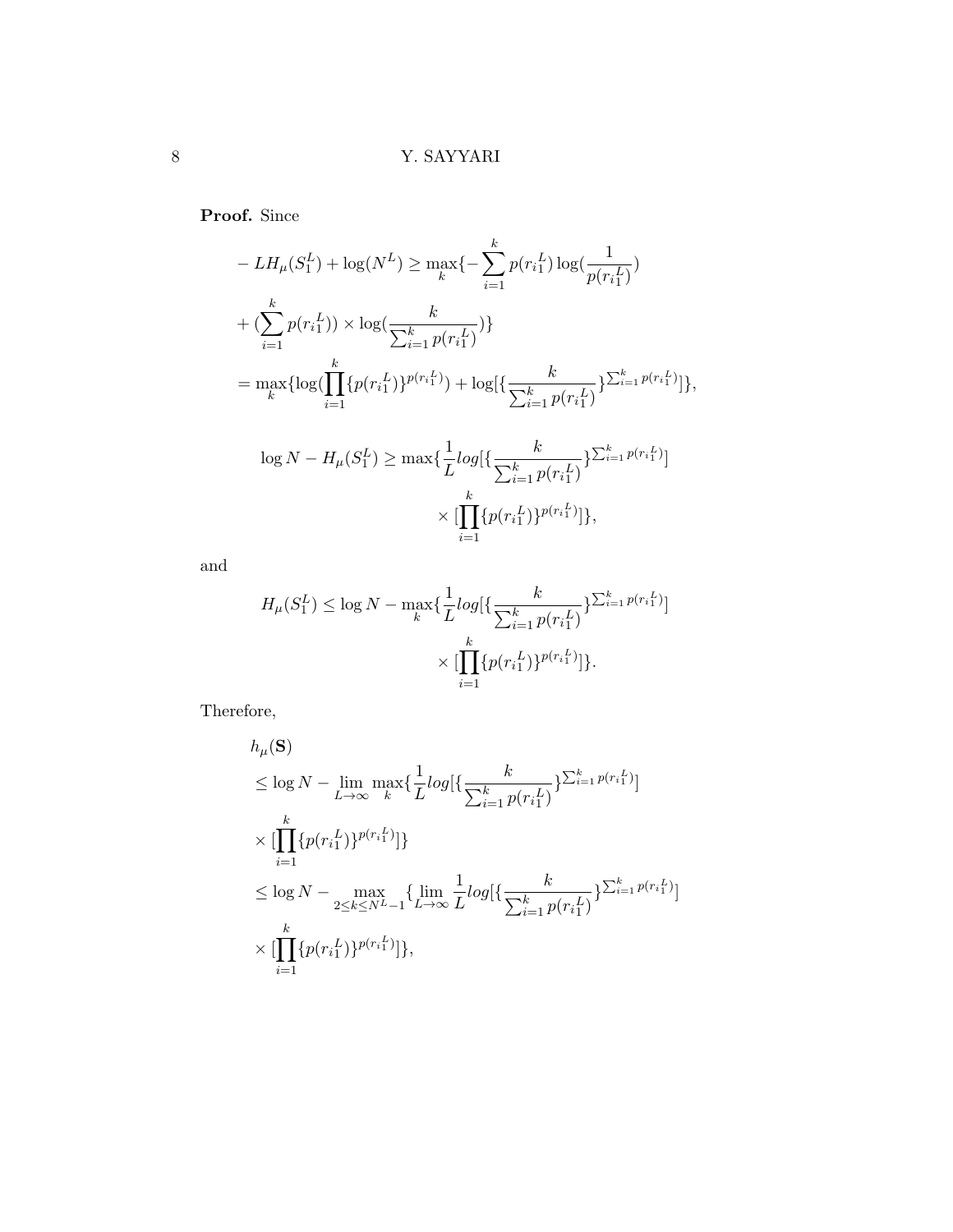which completes the proof.  $\square$ 

Entropy of information sources is very important in synamical systems and information theory. Let  $(X, \mathcal{F}, \mu)$  me a probability measure space. For a partition

$$
\alpha = \{A_0, ..., A_N\}
$$

and measure-preserving dynamical system  $f : X \longrightarrow X$ , the maps

$$
S_n: X \longrightarrow T_N := \{0, ..., N\},\
$$

defined as

$$
S_n(x) = i \text{ if and only if } f^n(x) \in A_i
$$

are random variables on the probability measure space  $X$ . In this case we have

<span id="page-8-0"></span>
$$
p(i) = \mu(A_i),
$$

for every  $i(0 \le i \le N)$ , and  $h_{\mu}(\mathbf{S}_{\alpha}) = h_{\mu}(f, \alpha)$  where  $\mathbf{S}_{\alpha} = \{S_n\}$  [\[5\]](#page-9-7). Since The metric entropy of f is then the supremum of  $h_{\mu}(f,\alpha)$  over all finite partitions of  $(X, \mathcal{F}, \mu)$  (i.e.

$$
h_{\mu}(f) = \sup_{\alpha} h_{\mu}(f, \alpha) = \sup_{\alpha} h_{\mu}(\mathbf{S}_{\alpha}).
$$
\n(4)

Thus, an approximation of entropy  $f$  is obtained by using  $4$ .

### 4 Conclusion

In this paper, we have obtained some mathematical inequalities for entropy of information sources. For the entropy of an of information sources, this paper discovered suitable bounds with the help of which the Shannon's entropy value could be approximated. Theorem [3.1,](#page-6-0) shows that in general,

$$
\log N - \frac{1}{L} log \left\{ \frac{k}{\sum_{i=1}^{k} p(r_i_1^L)} \right\}^{\sum_{i=1}^{k} p(r_i_1^L)} \times \left[ \prod_{i=1}^{k} \{ p(r_i_1^L) \}^{p(r_i_1^L)} \right]
$$

can only be expected to be an upper bound of  $h_\mu(\mathbf{S})$ , we will try to extend it in the future.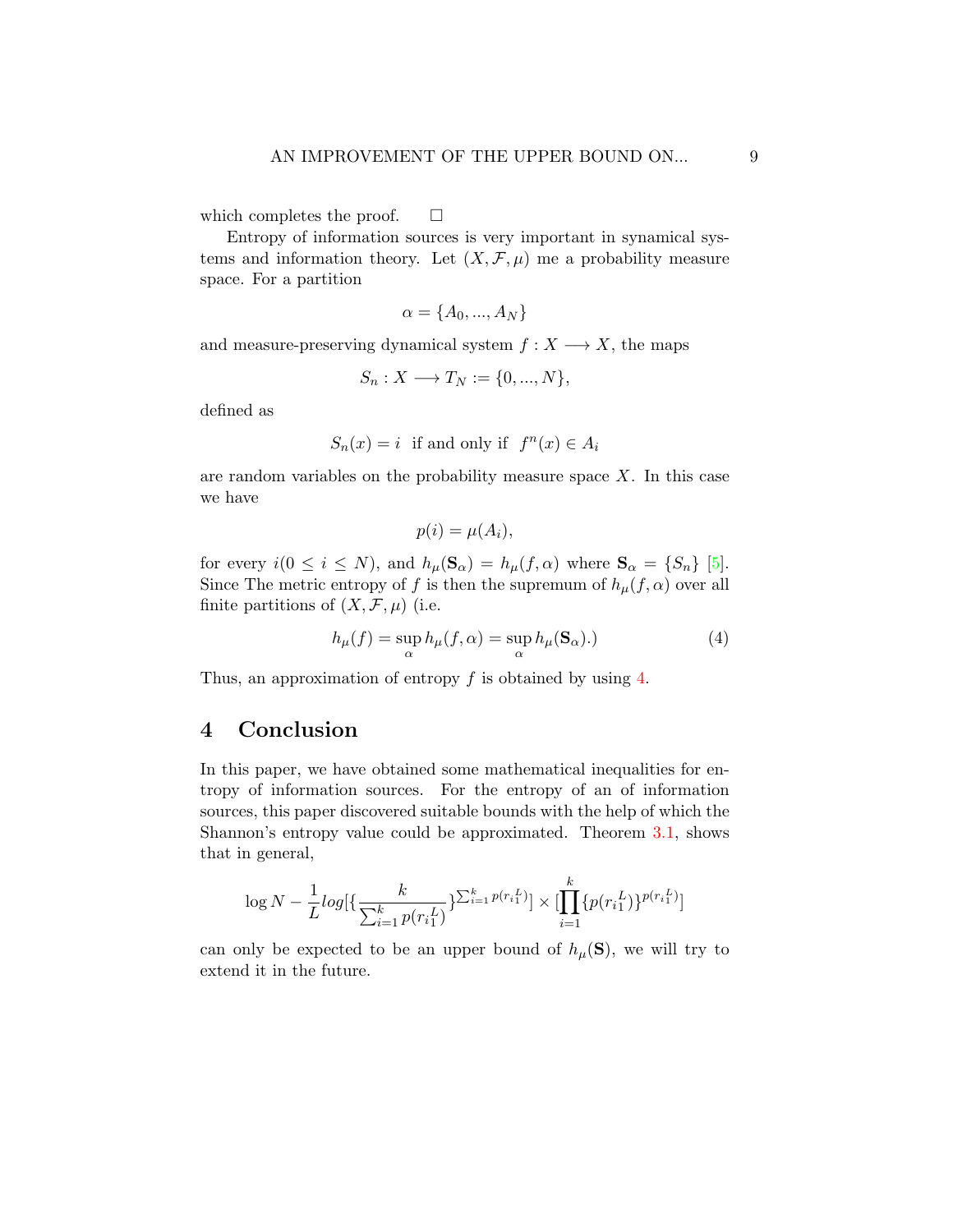### References

- <span id="page-9-0"></span>[1] M. Adeel, K.A. Khan, D. Peĉarić and J. Peĉarić, Generalization of the Levinson inequality with applications to information theorey, Journal of Inequalities and Applications, 212 (2019), (DOI: 10.1186/s13660-019-2166-8).
- <span id="page-9-1"></span>[2] M. Adeel, K.A. Khan, D. Peĉarić and J. Peĉarić, Levinson type inequalities for higher order convex functions via Able-Gontscharo interpolation, Advances in Difference Equations, 430 (2019), (DOI: 10.1186/s13662-019-2360-5).
- <span id="page-9-2"></span>[3] M. Adeel, K.A. Khan, D. Peĉarić and J. Peĉarić, Estimation of f-divergence and Shannon entropy by Levinson type inequalities via new Green's functions and Lidstone polynomial, Advances in Difference Equations, 27 (2020), (DOI: 10.1186/s13662-020-2501 x).
- <span id="page-9-6"></span>[4] J.M. Amigo and M.B. Kennel, Topological permutation entropy, Physica D, 231 (2007), 137-142.
- <span id="page-9-7"></span>[5] J.M. Amigo, Permutation Complexity in Dynamical Systems "Ordinal Patterns, Permutation Entropy, and All That", Springer-Verlag, Berlin, (2010).
- <span id="page-9-3"></span>[6] D. Baleanu, B. Ghanbari, J.H. Asad, A. Jajarmi and H.M. Pirouz, Planar System-Masses in an Equilateral Triangle: Numerical Study within Fractional Calculus. CMES-Computer Modeling in Engineering and Sciences, 124 (3) (2020), 953-968.
- <span id="page-9-4"></span>[7] D. Baleanuab, A. Jajarmic, H. Mohammadi and Sh. Rezapoure, A new study on the mathematical modelling of human liver with Caputo-Fabrizio fractional derivative, Chaos, Solitons and Fractals, 134 (2020), (DOI: 10.1016/j.chaos.2020.109705).
- <span id="page-9-5"></span>[8] D. Baleanu, S.S. Sajjadi, J.H. Asad, et al. Hyperchaotic behaviors, optimal control, and synchronization of a nonautonomous cardiac conduction system. Advances in Difference Equations, 157 (2021), (DOI: 10.1186/s13662-021-03320-0).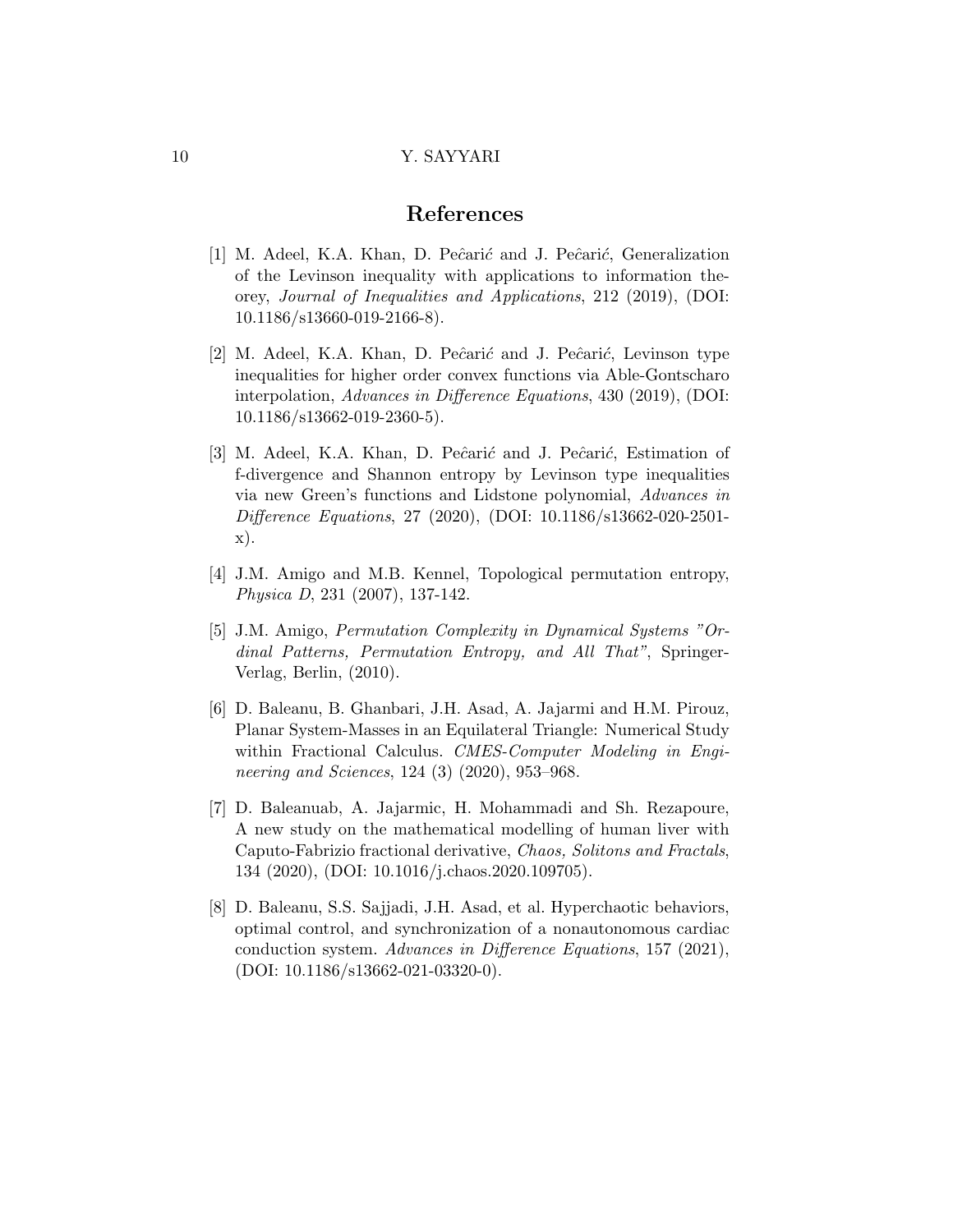- <span id="page-10-6"></span>[9] D. Baleanu, S.S. Sajjadi, A. Jajarmi, et al. The fractional dynamics of a linear triatomic molecule, Romanian Reports in Physics, 73 (1) (2021), 1-13.
- <span id="page-10-7"></span>[10] C. Cattani and E. Guariglia, Fractional derivative of the Hurwitz ζ-function and chaotic decay to zero, Journal of King Saud University-Science 28 (1) (2016), 75–81.
- <span id="page-10-8"></span>[11] Ch. Corda, M. FatehiNia, M.R. Molaei and Y. Sayyari, Entropy of Iterated Function systems and their relations with black holes and Bohr-like black holes entropies, Entropy, 20 56 (2018).
- <span id="page-10-1"></span>[12] S.W. Golomb, A class of probability distributions on the integers, Journal of Number Theory, 2 (1970), 189-192.
- <span id="page-10-3"></span>[13] E. Guariglia, Fractional calculus, zeta functions and Shannon entropy, Open Mathematics, 19 (1) (2021),(DOI: 10.1515/math-2021- 0010).
- <span id="page-10-2"></span>[14] S. Guiasu, An optimization problem related to the zeta function, Canadian Mathematical Bulletin 29 (1) (1986), 70–73.
- <span id="page-10-5"></span>[15] A. Jajarmi and D. Baleanu, On the fractional optimal control problems with a general derivative operator, Asian Journal of Control, 23 (2) (2021), 1062-1071.
- <span id="page-10-0"></span>[16] R.L. Magin and C. Ingo, Entropy and information in a fractional order model of anomalous diffusion, 16th IFAC Symposium on System Identification The International Federation of Automatic Control Brussels, Belgium, (2012), 11-13.
- <span id="page-10-9"></span>[17] A. Mehrpooya, Y. Sayyari and M.R. Molaei, Algebraic and Shannon entropies of commutative hypergroups and their connection with information and permutation entropies and with calculation of entropy for chemical algebras, Soft Computing, 23 (24) (2019), 13035-13053.
- <span id="page-10-4"></span>[18] H. Mohammadi, S. Rezapour and A. Jajarmi. On the fractional SIRD mathematical model and control for the transmission of